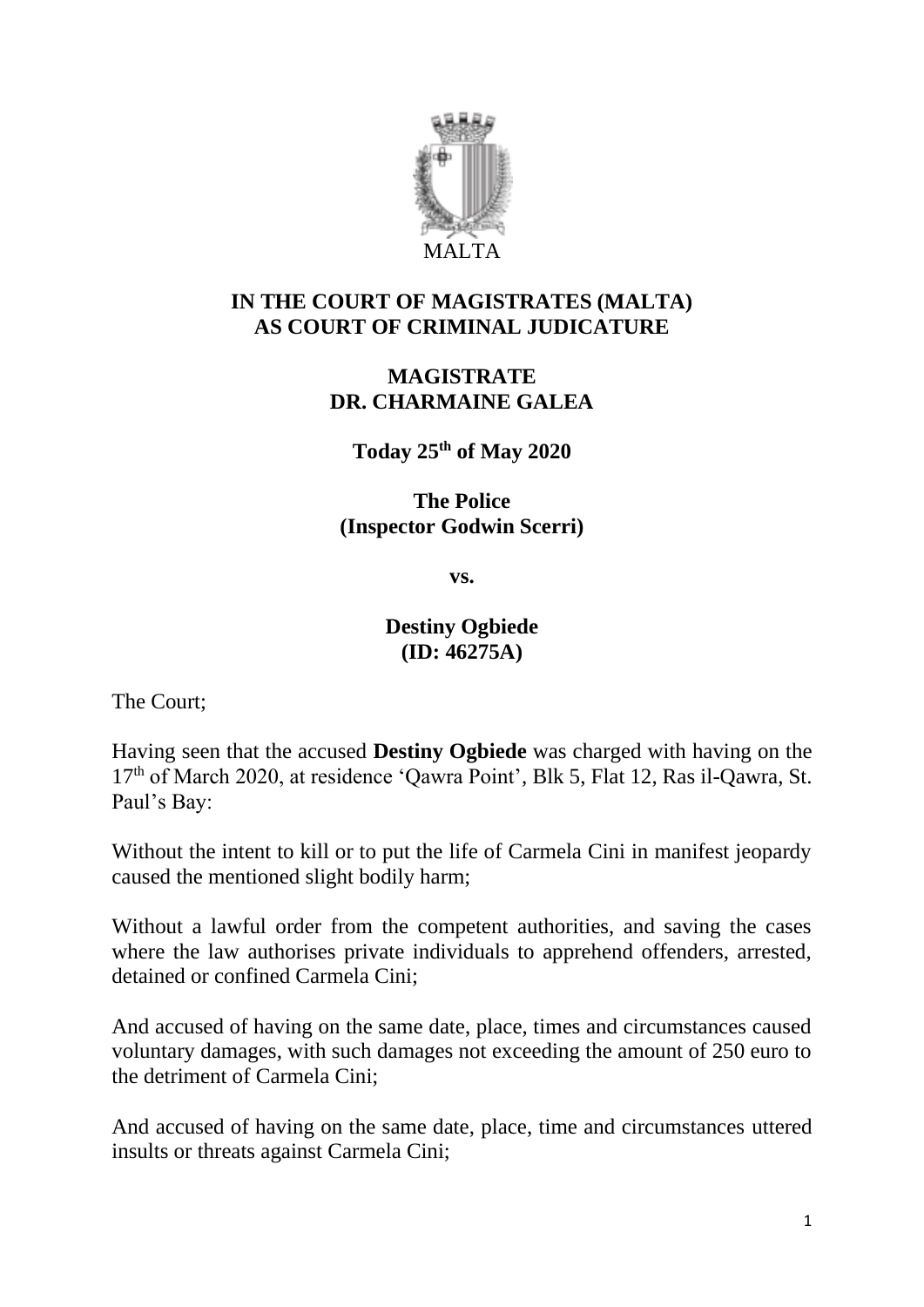And accused of having breached a protection order in terms of Article 412C of the Laws of Malta as per Court sentence dated the  $11<sup>th</sup>$  of December 2018 by Magistrate Dr. Charmaine Galea LL.D.

The Court was requested to consider Mr. Destiny Ogbiede as a recidivist in breach of Articles 49, 50 of Chapter 9 of the Laws of Malta.

The Court was also requested to re-provide the needed security in favour of Carmela Cini even during these proceedings in terms of Article 412C of Chapter 9 of the Laws of Malta.

Having seen the acts of the case;

Having heard the accused plead guilty to the charges proffered against him, which guilty plea was confirmed by the accused after he was given some time to consider his admission and after the Court explained the punishment that can be inflicted for each charge;

# **Considered that:-**

From the evidence brought forward and from the guilty plea registered by the accused, the Court is satisfied beyond reasonable doubt that the accused is guilty of the charges proffered against him.

As regards to punishment, the Court took into consideration the criminal record of the accused and the fact that the accused registered a guilty plea at an early stage of these proceedings. From the criminal record it results that this is not the first time that the accused was found guilty of injuring the injured party Carmela Cini, and this notwithstanding that a Protection Order was *in vigore* at the time of the incident. The Court is of the opinion that the accused has been given a number of opportunites by these Courts, which however the accused chose not to benefit from. So, in the circumstances the Court is of the opinion that an effective prison term should be imposed, together with the issue of a Protection Order in favour of the injured party.

# **DECIDE**

For these reasons, the Court, after having seen sections 49, 50, **86, 221 (1), 325 (1) (c), 339 (e) and 412C (11) of the Criminal Code, declares Destiny Ogbiede guilty of the charges proffered against him and condemns him to twelve (12) months imprisonment from which there has to be deducted the time spent under preventive arrest.**